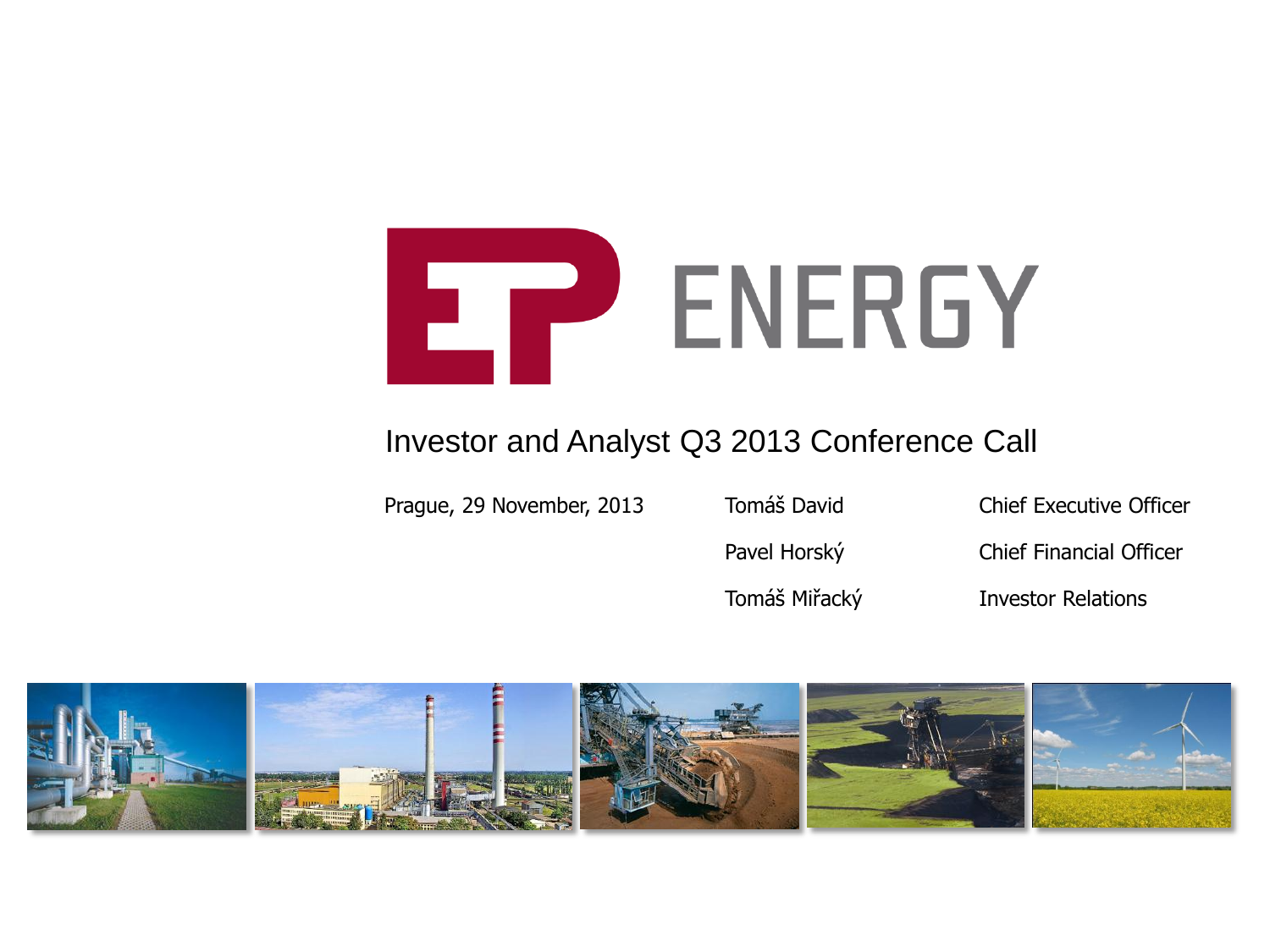#### **DISCLAIMER**

#### Forward-looking statements

This Report contains "forward-looking statements" within the meaning of the securities laws of certain jurisdictions. In some cases, these forward-looking statements can be identified by the use of forward-looking terminology, including the words "assume," "believe," "could," "estimate," "anticipate," "expect," "intend," "may," "will," "plan," "continue," "ongoing," "potential," "predict," "project," "risk," "target," "seek," "should" or "would" and similar expressions or, in each case, their negative or other variations or comparable terminology or by discussions of strategies, plans, objectives, targets, goals, future events or intentions. These forward-looking statements include all matters that are not historical facts. They appear in a number of places throughout this Report and include statements regarding our intentions, beliefs or current expectations concerning, among other things, our results of operations, financial condition, liquidity, prospects, growth and strategies, our reserves and the industry in which we operate.

By their nature, forward-looking statements involve known and unknown risks and uncertainties because they relate to events and depend on circumstances that may or may not occur in the future. Forward-looking statements are not guarantees of future performance. You should not place undue reliance on these forward-looking statements.

Many factors may cause our results of operations, financial condition, liquidity, reserves and the development of the industry in which we compete to differ materially from those expressed or implied by the forward-looking statements contained in this Report.

These factors include, among others:

- negative or uncertain global and regional economic conditions;
- failure to implement our key strategies;
- in the supply of, or the unexpected increase in the price of, fuel and other raw materials, as well as transportation costs;
- reliance on a small number of suppliers in our power and heat business;
- customer concentration in our mining business;
- failure to successfully integrate and manage acquired companies; and
- changes in laws or regulatory schemes.

Although we believe that the expectations reflected in such forward-looking statements are reasonable, we can give no assurance that such expectations will prove to be correct. Given these risks and uncertainties, you should not rely on forward-looking statements as a prediction of actual results.

Any forward-looking statements are only made as of the date of this Report and we do not intend, and do not assume any obligation, to update forward-looking statements set forth in this Report. You should interpret all subsequent written or oral forward-looking statements attributable to us or to persons acting on our behalf as being qualified by the cautionary statements in this Report. As a result, you should not place undue reliance on these forward-looking statements.

Financial indicators such as EBITDA or Net Debt are not defined terms in IFRS and do not represent the term EBITDA or Net Debt as may be defined by any documentation for any financial liabilities of the group.

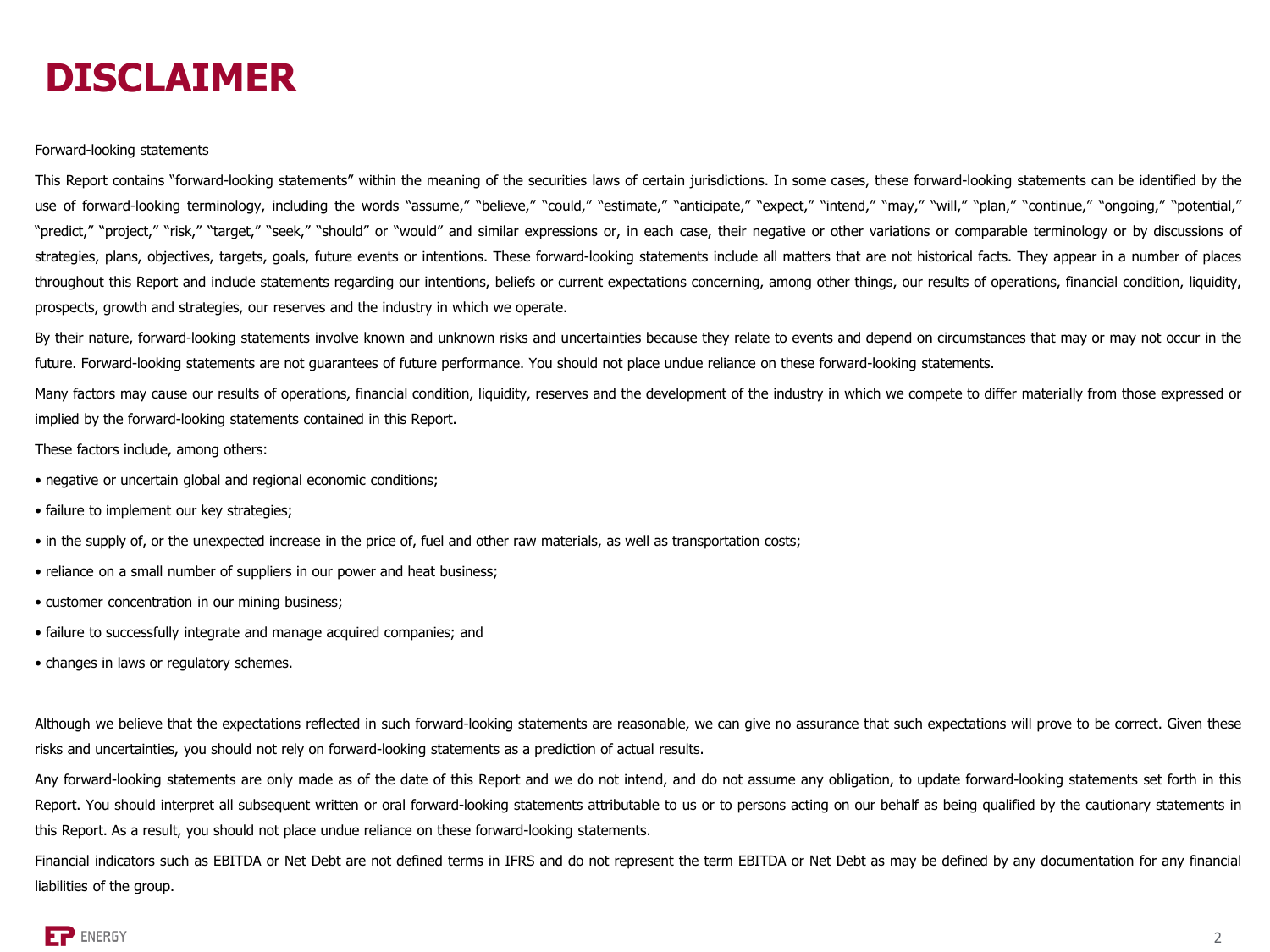#### **KEY MESSAGES**

- In the first three quarters 2013 the consolidated sales reached EUR 1,312 million, consolidated EBITDA EUR 280 million and net consolidated debt amounted to EUR 892 million
- **Financial performance remained good in all segments in the third** quarter 2013
- In line with our low risk profile, prudent acquisition strategy to exploit potential synergies and strengthen vertical integration there progressed following two areas:
	- As of November 27, 2013 our parent company Energetický a průmyslový holding, a.s.("EPH") completed the acquisition of 49% equity share (associated with management control) in Stredoslovenská Energetika, a.s. ("SSE") from Életricité de France S.A. ("EdF")
	- Our German subsidiary, MIBRAG mbH, signed a share and purchase agreement to acquire the Helmstedt mining district (including the Buschhaus lignite fired power plant) with E.ON on September 18, 2013.

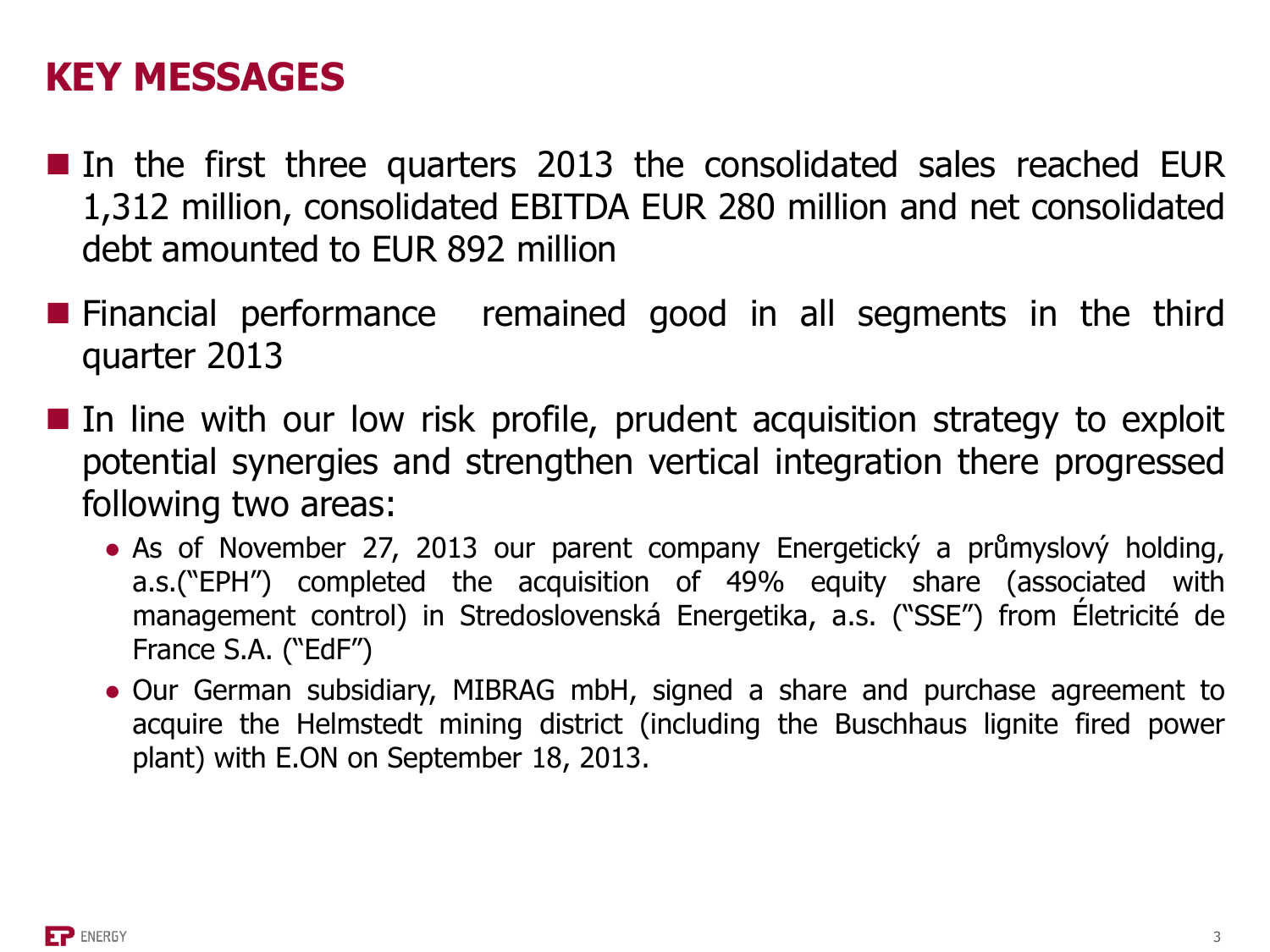### **EP ENERGY KEY PERFORMANCE INDICATORS**

EPE is a **vertically integrated energy utility** generating the majority of its EBITDA in:

- **Contracted brown coal mining business in Germany** providing brown coal to long-term contracted off-takers
- **Regulated heat generation, supply & distribution business in the Czech Republic serving primarily municipal and** residential customers
- **Power generation business in the Czech Republic** operating in a highly-efficient cogeneration as well as traditional condensation mode

| <b>Consolidated financial results</b> |                                   |                       | Non financial performance            |                                                 |                 |          |          |                        |
|---------------------------------------|-----------------------------------|-----------------------|--------------------------------------|-------------------------------------------------|-----------------|----------|----------|------------------------|
| <b>EUR million</b>                    | <b>Not audited</b><br>$1-92012^2$ | 1-9 2013 <sup>2</sup> | Not audited   Year-on-year<br>change |                                                 | <b>Units</b>    | 1-9 2012 | 1-9 2013 | Year-on-year<br>change |
|                                       |                                   |                       |                                      | <b>Coal production</b>                          | Mt              | 13.6     | 14.2     | 4.4%                   |
| <b>Sales</b>                          | 1,101.2                           | 1,311.6               | 19.1%                                | <b>Installed cogeneration</b>                   | <b>MWe</b>      | 500      | 500      | 0.0%                   |
| EBITDA <sup>1</sup>                   | 250.6                             | 280.0                 | 11.7%                                | capacity <sup>4</sup>                           |                 |          |          |                        |
| <b>Profit from operations</b>         | 232.5                             | 102.8                 | $-55.8%$                             | Installed condensation<br>capacity <sup>4</sup> | <b>MWe</b>      | 360      | 360      | 0.0%                   |
| Income before tax                     | 367.8                             | 31.1                  | $-91.5%$                             | Installed heat capacity <sup>4</sup>            | <b>MWth</b>     | 4,105    | 4,105    | 0.0%                   |
| Net profit attrib. to EPE             | 355.6                             | 12.8                  | $-96.4%$                             | Power produced <sup>4</sup>                     | <b>GWh</b>      | 2,355    | 2,126    | $-9,7%$                |
| <b>Total assets</b>                   | $\mathsf{x}$                      | 3,107.3               | X                                    | Heat supplied <sup>4,5</sup>                    | TJ <sup>6</sup> | 13,259   | 14,306   | 7.9%                   |
| Net debt <sup>3</sup>                 | $\mathsf{x}$                      | 891.7                 | X                                    | Power traded <sup>4</sup>                       | GWh             | 8,672    | 9,381    | 8.2%                   |
| CAPEX <sup>7</sup>                    | $-46.1$                           | $-55.4$               | $-20.2%$                             | Power supplied <sup>4</sup>                     | GWh             | 1,366    | 1,538    | 12.6%                  |
| Operating cash flow before            |                                   |                       |                                      | Natural gas supplied <sup>4</sup>               | GWh             | 1,228    | 1,461    | 19.0%                  |
| changes in working capital            | 215.9                             | 288.1                 | 33.5%                                | Saale Energie                                   | <b>MWe</b>      | 400      | 400      | X                      |

(1) EBITDA represents profit from operations plus depreciation of property, plant and equipment and amortization of intangible assets minus revaluation of negative goodwill (if applicable). The EBITDA included in this report does not represent the term EBITDA as may be defined by any documentation for any financial liabilities of the group.

(2) Difference between consolidation scope for the first three quarters of 2012 and the first three quarters of the year 2013 is described in the Report on the first three quarters of the year 2013 in the section: "Key factors affecting comparability of the results of operations of the EPE group"

(3) Net debt figure is based on the consolidated financial statement, but excludes the liabilities towards the Pražská Teplárenská Holding a.s.

(4) The operating data are based on the results of the respective entities on a 100% basis for the full period, regardless of the date when each entity joined the EP Energy a.s. group or the ownership share of the EPE group in each entity. Nevertheless, operating data for Energotrans, MIBRAG and Saale Energie are excluded

(5) Represented by Elektrárny Opatovice a.s. (also "EOP"), Severočeská teplárenská a.s.(also "ST"), Plzeňská energetika a.s. (also "PE") and Pražská teplárenská a.s. ("PT")

 $(6)$  1 TJ = 0,2778 GWh

(7) Excluding emission allowances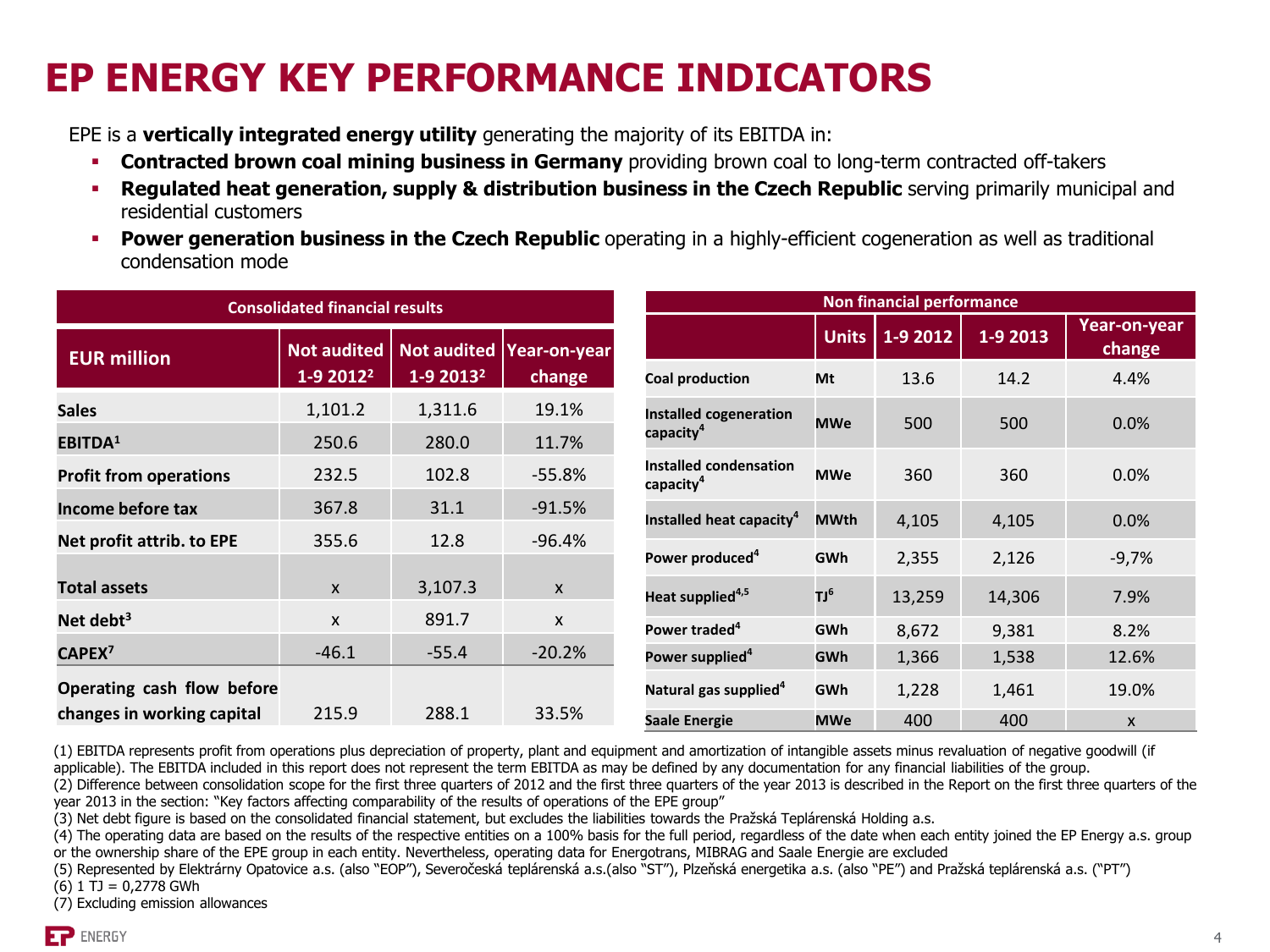### **DEVELOPMENT IN MINING SEGMENT**

- Mining segment accounted for approx. 49.6% of consolidated EPE EBITDA in the first three quarters of 2013.
- Mining segment consists solely of the Mitteldeutsche Braunkohlengesellschaft mbH ("MIBRAG") and its subsidiaries.
- Despite the fact that the overall German brown coal production volumes decreased slightly in the first three quarters of 2013, production and sales volumes of MIBRAG brown coal increased in the first three quarters of 2013 mainly due to higher demand from Lippendorf and Buschhaus.
- Significant increase in sales and EBITDA is caused primarily by the change in the consolidation scope relating to acquisition of remaining 50% in MIBRAG in June 2012 (100% of MIBRAG is consolidated in the first three quarters of 2013 compared to 50% consolidation in the first half of 2012 and 100% consolidation in the third quarter of 2012).
- In 2013, EBITDA was positively influenced by implementation of IFRIC 20. This new IFRS rule requires the mining companies to capitalize the overburden removal (it was part of operating expenses in the past) - effect of EUR 21.9 million for the first three quarters of 2013.
- On a like-for-like comparison, the EBITDA remained on comparable level to 2012.

|              | <b>Unit</b> | 1-9 2012 | 1-9 2013 |
|--------------|-------------|----------|----------|
| Production   | Mt          | 13.6     | 14.2     |
| Sales volume | Mt          | 12.2     | 12.8     |
| Sales*       | <b>mEUR</b> | 216.4    | 280.6    |
| EBITDA*      | <b>mEUR</b> | 79.7     | 138.8    |

\*Note: Based on consolidated financial statements of EPE Group – Segment Mining according to IFRS, i.e. only 50% of MIBRAG in H1 2012 and 100% in Q3 2012



Source: Kohlenwirtschaft e.V.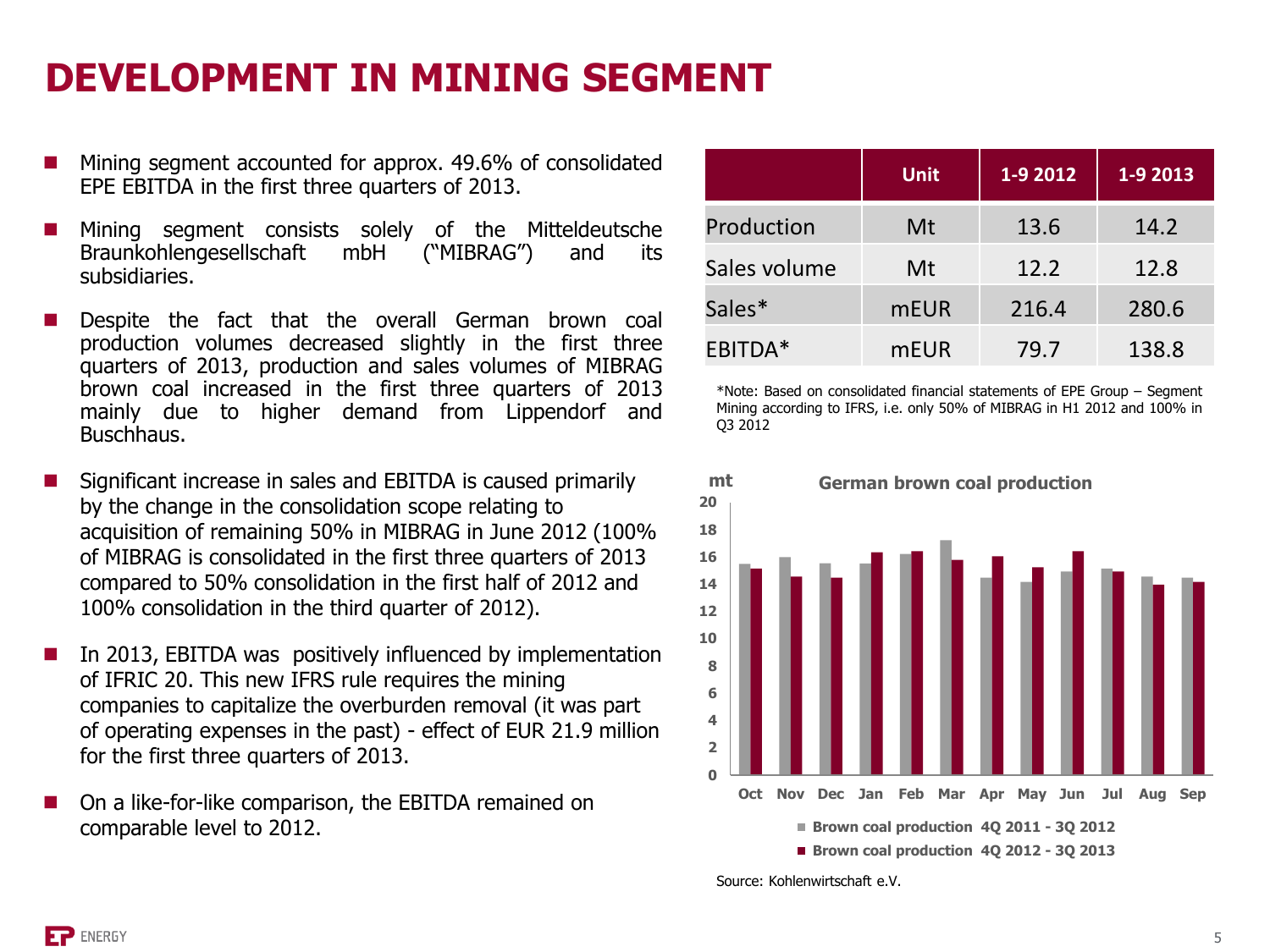#### **DEVELOPMENT IN HEAT AND POWER SEGMENT**

- Heat and power segment accounted for approx. 47.8% of consolidated EPE EBITDA in the first three quarters of 2013
- In the first three quarters of 2013, our heat supplied increased by 7.9% compared to the same period of 2012.
	- This increase was mainly driven by colder weather in the first three quarters of 2013 compared to the previous year.
- The power production, excluding the Saale Energie GmbH and MIBRAG, decreased in the first three quarters of 2013 by 9.7% y-t-y reflecting the production optimization activities of the group.
- Sales of heat and electricity to the third parties increased by 23.6%.
	- The result is influenced by the change of the consolidation scope including the acquisition of Saale Energie GmbH included to the group from July 17, 2012, increase in volume and prices of heat and decreased by lower power prices.
- EBITDA decreased by 15.8% in the first three quarters of 2013 compared to the previous year.
	- This decrease is driven by change of the consolidation scope (mainly sale of the Energotrans a.s. in June 2012) and also by lower power prices realized in the first three quarters of 2013 compared to the first three quarters of 2012.

|                   | <b>Unit</b> | 1-9 2012 | $1 - 92013$ |
|-------------------|-------------|----------|-------------|
| Heat supplied     | TJ.         | 13,259   | 14,306      |
| Power production  | GWh         | 2,355    | 2,126       |
| Sales of heat and |             |          |             |
| electricity*      | m EUR       | 331.4    | 409.7       |
| EBITDA*           | <b>mEUR</b> | 159.2    | 134.0       |

\*Note: Based on consolidated financial statements of EPE Group – Segment Heat and Power according to IFRS



Source: EP Energy a.s. internal analysis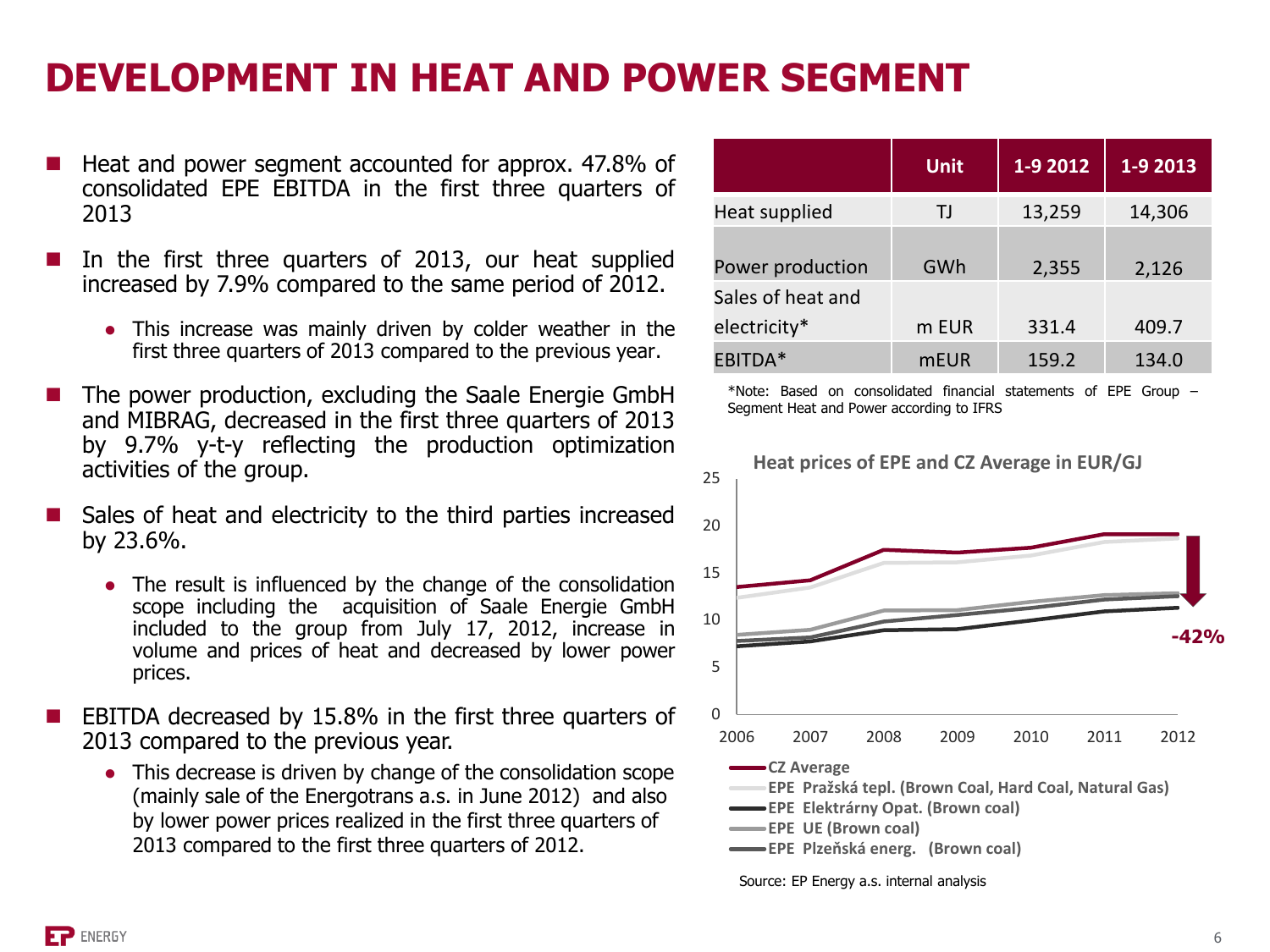## **POTENTIAL ACQUISITIONS**

- Policy: Prudent approach to potential acquisitions to keep and preserve risk profile of the group.
- As of September 27, 2013 our parent company Energetický a průmyslový holding, a.s. ("EPH") completed the acquisition of 49% equity share (associated with management control) in Stredoslovenská Energetika, a.s. ("SSE") from Életricité de France S.A. ("EdF")
	- SSE is operating distribution business (regulated activity) and supply of power both to businesses and households
	- It is expected that EPH will contribute the asset to EPE
	- Financing: (i) structured to enable contribution of SSE from EPH to EPE, (ii) after contribution to be pari-passu with existing EPE bonds
- On September 18th MIBRAG signed an SPA to acquire Helmstedt mining district (including the Buschhaus lignite fired power plant) from E.ON
	- A new company called Helmstedter Revier (HSR) is being formed by spinning off the Buschhaus power plant and the Schöningen mine from the E.ON Group; closing of the transaction expected at the very end of 2013
	- Rational: utilization of spare mining capacity in MIBRAG, especially after 2017, when the Helmstedt mining district will be depleted
	- Recultivation and personal obligations are part of the transaction and have been reflected in the purchase price